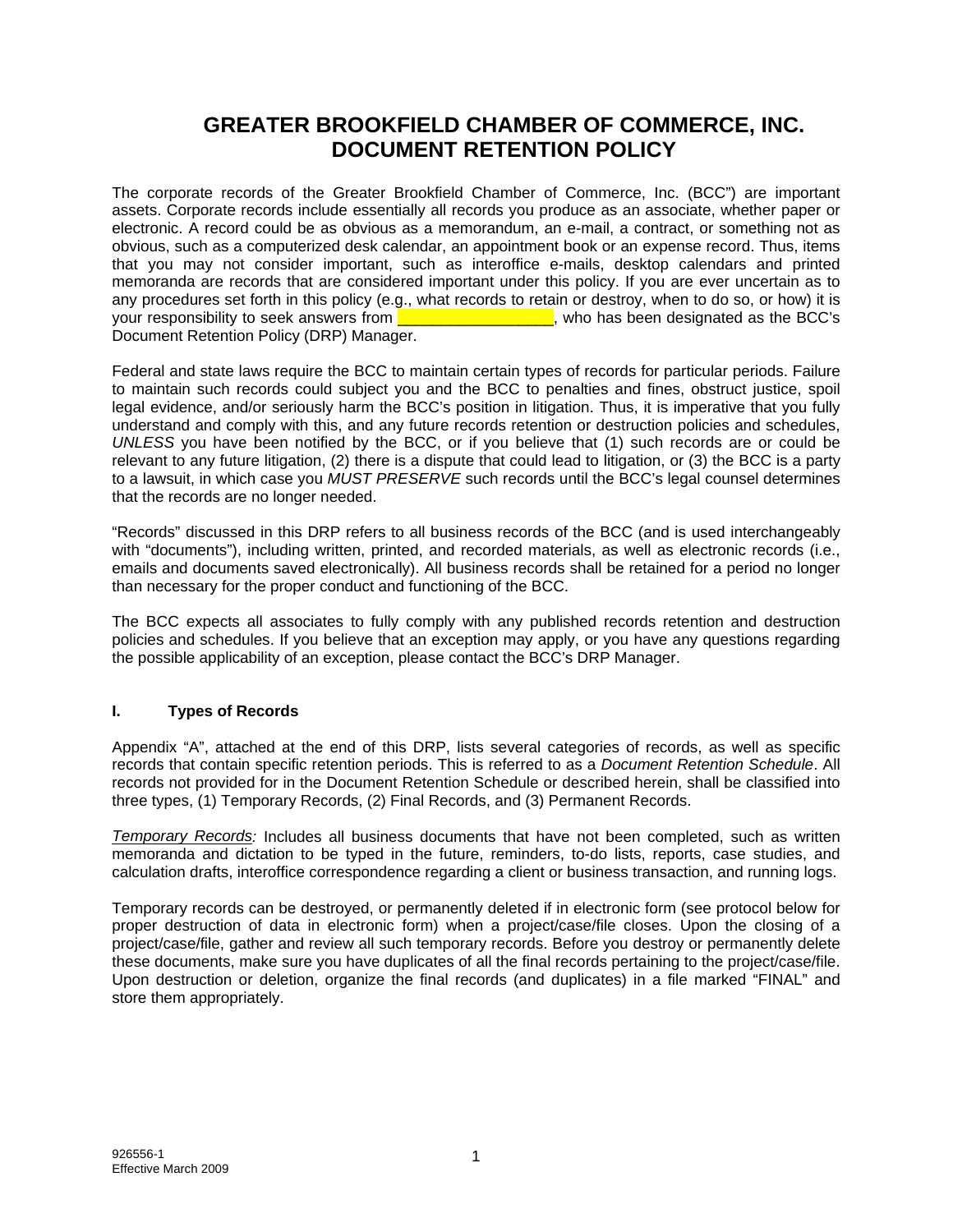*Final Records:* Includes all business documents that are not superseded by modification or addition, such as: documents given (or sent via electronic form) to any third party not employed by the BCC; final memoranda and reports; correspondence; handwritten telephone memoranda not further transcribed; minutes; design/plan specifications; journal entries; cost estimates; etc. All accounting records shall be deemed final.

*Permanent Records:* Includes all business documents that define the BCC's scope of work, expressions of professional opinions, research and reference materials, such as contracts, proposals, materials referencing expert opinions, annual financial statements, federal tax returns, payroll registers, copyright registrations, patents, etc.

#### **II. Destruction/Deletion**

Tangible records should be destroyed by shredding or some other means that will render them unreadable. If you have a record that you do not know how to destroy, such as a photograph, compact disk, or tape recording, ask the advice of the BCC's DRP Manager.

E-mail records that you "delete" remain in the BCC's system. Thus, the BCC's information technology ("IT") department will be responsible for permanently removing deleted e-mails from the computer system. Deleting files and emptying the recycling bin is usually sufficient in most circumstances to get rid of a record. However, because electronic records can be stored in many locations, the BCC's IT department will be responsible for permanently removing deleted files from the computer system, consistent with the E-mail Retention Policy. Keep in mind, where duplicate records are involved, both copies must be destroyed/deleted where proper.

#### **III. Cessation of Record Destruction/Deletion -- Litigation Hold**

If a lawsuit is filed or imminent, or a legal document request has been made to the BCC, ALL RECORD DESTRUCTION MUST CEASE IMMEDIATELY. The BCC's DRP Manager may suspend this DRP to require that documents relating to the lawsuit or potential legal issue(s) be retained and organized. A critical understanding of this section is imperative. Should you fail to follow this protocol, you and/or the BCC may be subject to fines and penalties, among other sanctions.

#### **IV. Acknowledgement**

I have read and understand the purpose of this DRP. I understand that strict adherence to this DRP is a condition of my employment with the BCC. If I do not understand something regarding this DRP, I will contact the BCC's DRP Manager immediately for clarification. I agree to abide by the BCC's DRP.

\_\_\_\_\_\_\_\_\_\_\_\_\_\_\_\_\_\_\_\_\_\_\_\_\_\_\_\_\_\_\_\_\_\_\_\_\_\_\_\_\_\_ \_\_\_\_\_\_\_\_\_\_\_\_\_\_\_\_\_\_\_\_\_\_\_\_\_\_\_\_\_\_\_ Employee's Signature **Date** Date

\_\_\_\_\_\_\_\_\_\_\_\_\_\_\_\_\_\_\_\_\_\_\_\_\_\_\_\_\_\_\_\_\_\_\_\_\_\_\_\_\_\_ Employee's Name (print)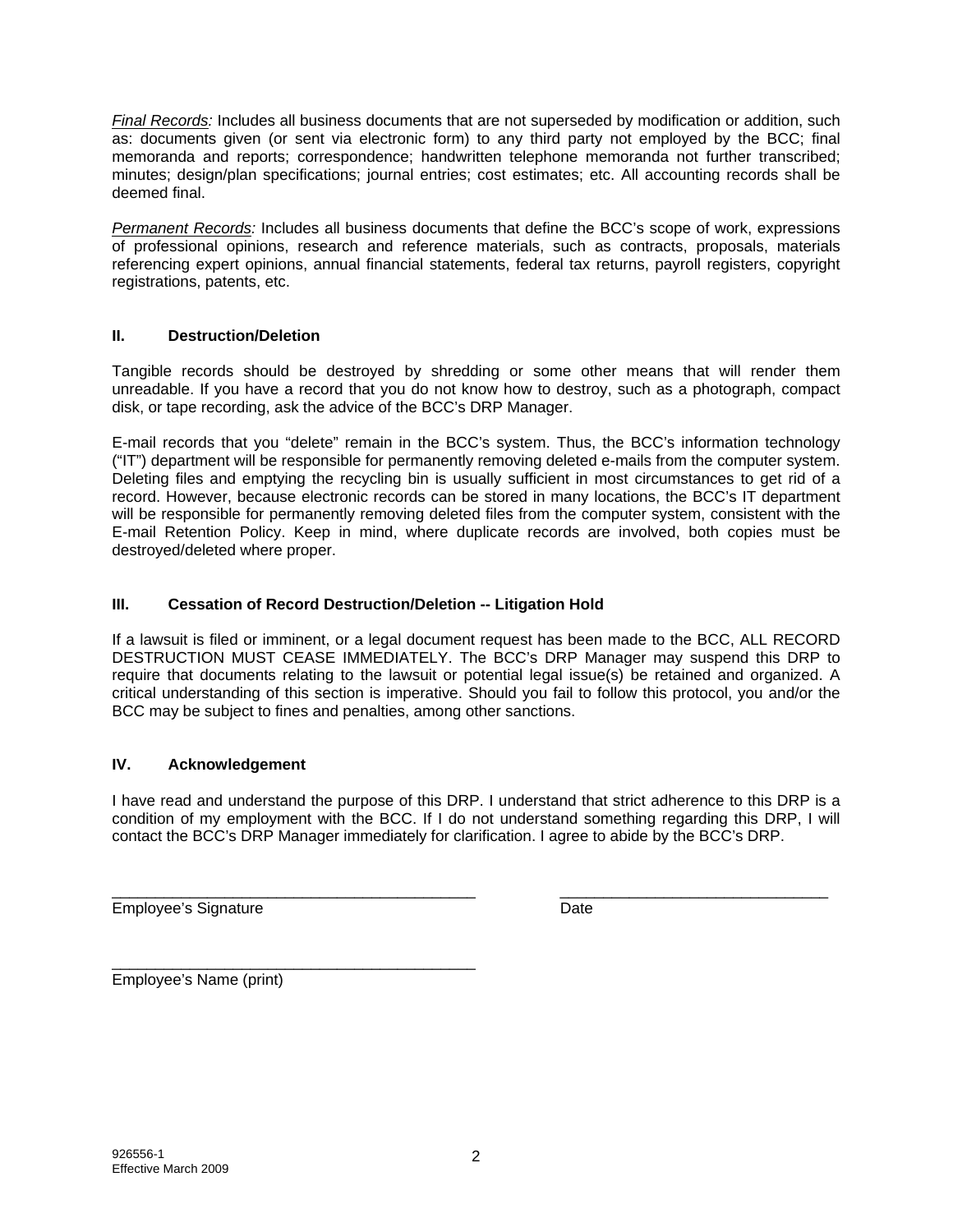#### **APPENDIX A - DOCUMENT RETENTION SCHEDULE**

#### **TYPE OF RECORD RETENTION PERIOD**

| <b>Accounting Records</b>        |                             |
|----------------------------------|-----------------------------|
| A/P paid invoices                | 8 years                     |
| A/R invoices                     | 8 years                     |
| Accounts payable                 | 7 years                     |
| Accounts receivable              | 7 years                     |
| Annual audit records             | Permanent                   |
| Annual financial statements      | Permanent                   |
| Audit reports                    | Permanent                   |
| Business expense records         | 8 years                     |
| Canceled checks                  | 8 years                     |
| Cash receipts                    | 3 years                     |
| Chart of accounts                | Permanent                   |
| Credit card receipts             | 3 years                     |
| Data for acquired/divested       | Permanent                   |
| Data for nonacquired/nondivested | 5 years                     |
| Expense records                  | 7 years                     |
| Fixed asset records              | Permanent                   |
| General ledger                   | Permanent                   |
| Inventory records                | 7 years                     |
| Journal entries                  | 8 years                     |
| Loan documents                   | 7 years after final payment |
| Monthly financial statements     | 7 years                     |
| Purchase orders                  | 7 years                     |
| Sales journals and records       | 7 years                     |
| Special reports                  | 8 years                     |
| Stop payment orders              | 3 years                     |

#### **Bank Records**

| Bank deposit slips                  | 5 years   |
|-------------------------------------|-----------|
| Bank statements and reconciliations | 7 years   |
| Check registers                     | Permanent |
| Electronic fund transfer documents  | 7 years   |

#### **Tax Records**

| 1099 forms                                                                       | Permanent                                         |
|----------------------------------------------------------------------------------|---------------------------------------------------|
| City & state excise tax reports & supporting documentation                       | 5 years (or longer if<br>designated by state law) |
| Depreciation schedules                                                           | Permanent                                         |
| Federal tax returns (not payroll)                                                | Permanent                                         |
| Form 990 & supporting documentation                                              | Permanent                                         |
| Form 990-T & supporting documentation                                            | Permanent                                         |
| Magnetic tape & similar records                                                  | 1 year                                            |
| Payroll taxes (Form 941, state withholding forms, state<br>unemployment returns) | 8 years                                           |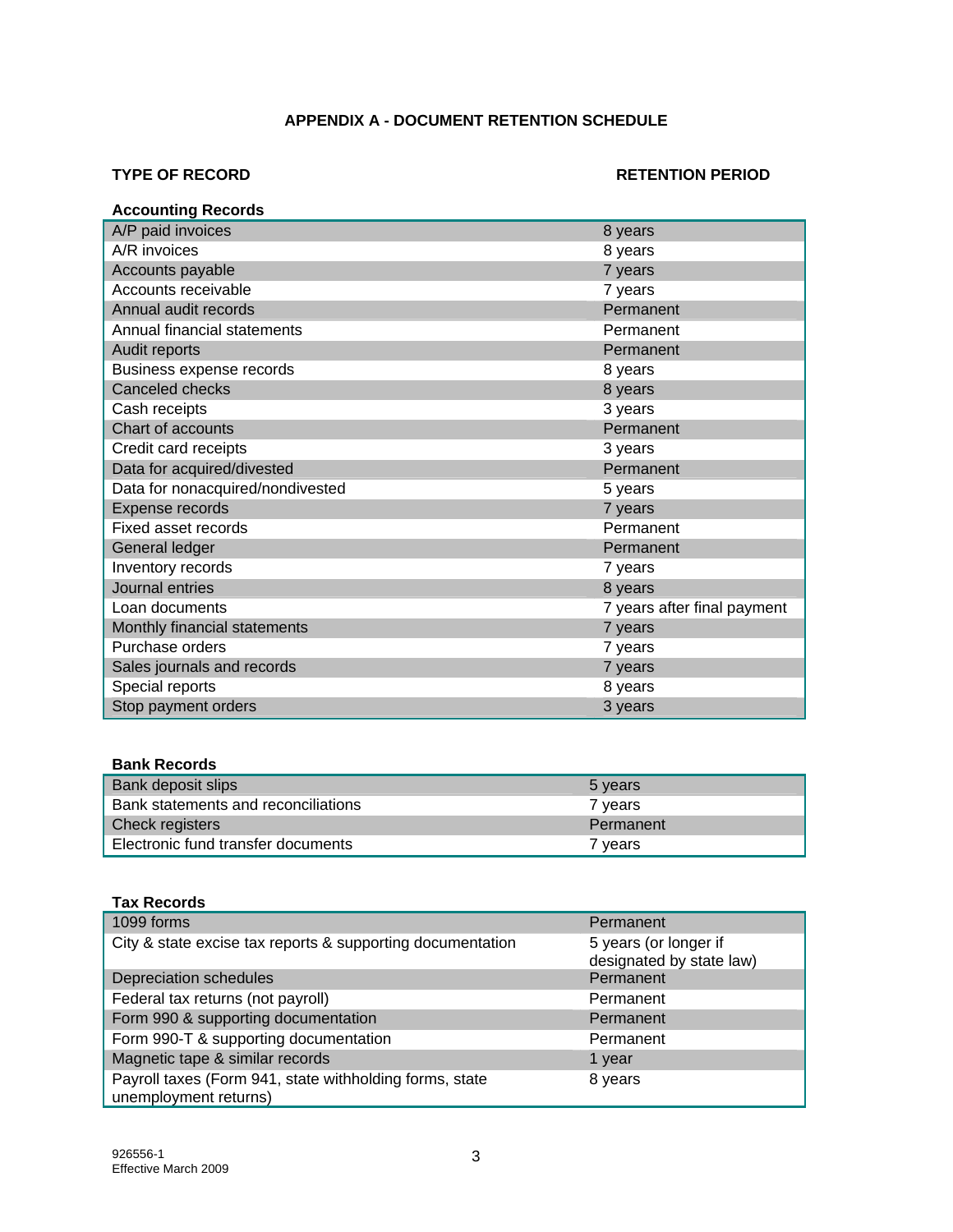| Payroll taxes (W2, W3)                                | Permanent |
|-------------------------------------------------------|-----------|
| State & local tax returns                             | Permanent |
| Supporting documentation for taxes                    | 4 years   |
| Unclaimed property filings & supporting documentation | 6 years   |

## **Payroll & Employment Tax Records**

| Cancelled payroll checks         | 8 years                      |
|----------------------------------|------------------------------|
| Changes or adjustments to salary | 8 years                      |
| Cost of living tables            | 3 years                      |
| Deductions register              | 8 years                      |
| Earnings records                 | 8 years                      |
| Garnishments                     | 8 years following employment |
| Payroll deductions               | 6 years                      |
| Payroll registers                | Permanent                    |
| Payroll tax returns              | 8 years                      |
| Salary                           | 6 years                      |
| State employment forms           | 4 years                      |
| State unemployment tax records   | Permanent                    |
| Time cards or forms              | 5 years                      |
| W-2 forms                        | 8 years                      |
| W-4 forms                        | 8 years                      |
| Wage                             | 6 years                      |
| Wage rate tables                 | 3 years                      |

# **Legal & Insurance Records**

| Building inspections/construction approvals          | 5 years                         |
|------------------------------------------------------|---------------------------------|
| Claims for loss/damage, accident reports, appraisals | 7 years                         |
| Copyright registration                               | Permanent                       |
| Court documents & records                            | Permanent                       |
| <b>Deposition transcripts</b>                        | 5 years following close of case |
| Discovery materials                                  | 5 years following close of case |
| <b>Environmental studies</b>                         | Permanent                       |
| <b>General Contracts</b>                             | 3 years after termination       |
| Leases                                               | 6 years after termination       |
| Legal correspondence                                 | Permanent                       |
| Litigation claims                                    | 5 years following close of case |
| Loans to/from related entities                       | Permanent                       |
| Merger/acquisition records                           | Permanent                       |
| Patent applications/documents                        | Permanent                       |
| Personal injury records                              | 8 years                         |
| Policies (including expired)                         | Permanent                       |
| Real estate contracts & records                      | Permanent                       |
| Stock and bond records                               | Permanent                       |
| Tax bills and statements                             | Permanent                       |
| Trademark registrations                              | Permanent                       |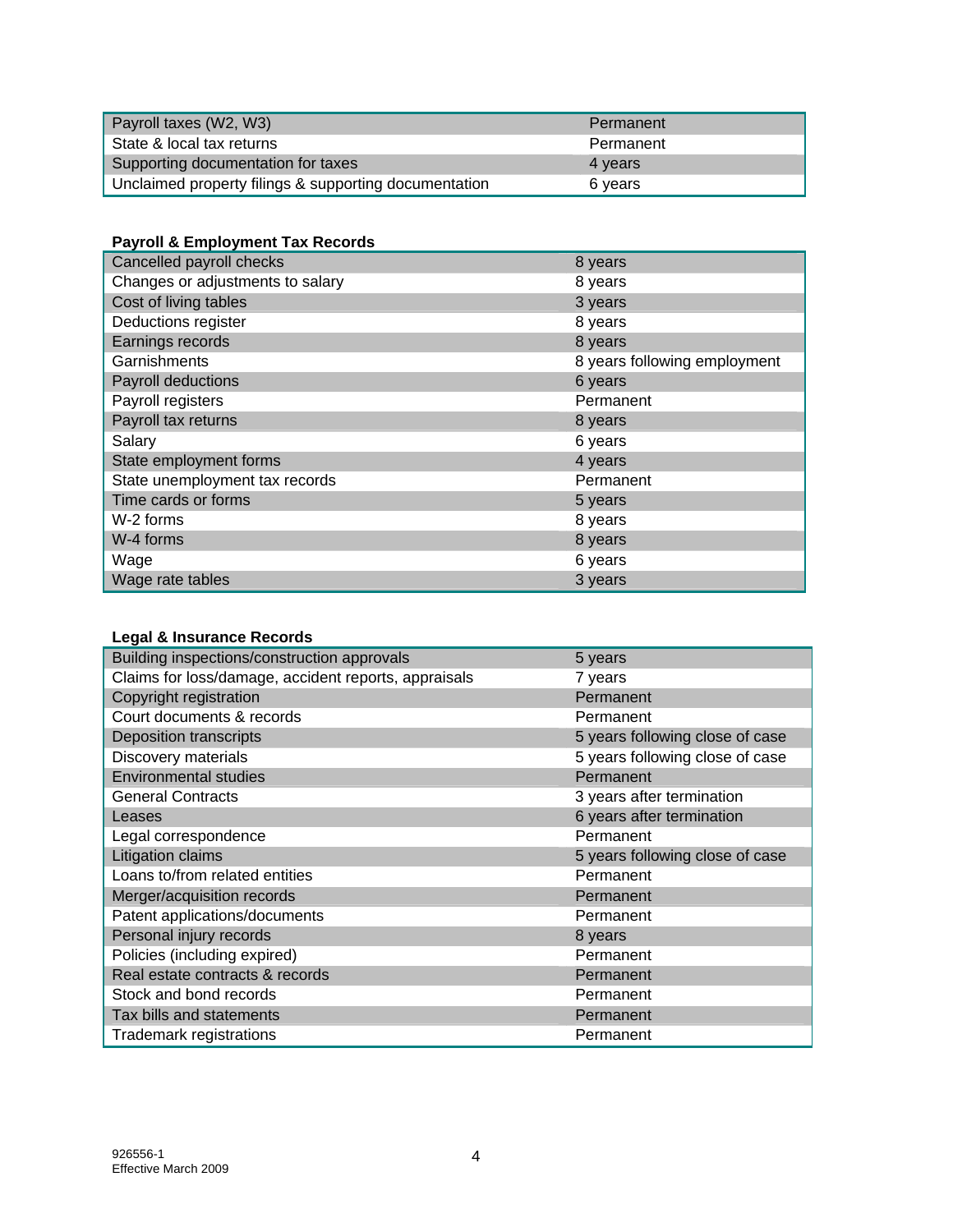#### **Corporate Records**

| Annual reports                                                                     | Permanent |
|------------------------------------------------------------------------------------|-----------|
| <b>Budgets</b>                                                                     | 3 years   |
| Employee directories                                                               | 5 years   |
| General correspondence                                                             | 3 years   |
| Incorporation & reorganization records<br>(Articles of Incorporation, Bylaws, etc) | Permanent |
| Licenses                                                                           | Permanent |
| Meeting minutes                                                                    | Permanent |
| Office equipment records                                                           | 6 years   |
| Partnership/operating agreements                                                   | Permanent |
| Policy statements                                                                  | 10 years  |

#### **Personnel Records**

| Accident reports:                                             |                                                                                              |
|---------------------------------------------------------------|----------------------------------------------------------------------------------------------|
| <b>Injury Claims</b>                                          | Later of 1 year following final<br>settlement/resolution or 5<br>years following employment  |
| <b>Settlements</b>                                            |                                                                                              |
|                                                               | Permanent                                                                                    |
| <b>Worker's Compensation Claims</b>                           |                                                                                              |
|                                                               | Later of 1 year following final<br>settlement/resolution or 5<br>years following employment  |
| <b>Affirmative Action Files</b>                               | Permanent                                                                                    |
| <b>Beneficiary information</b>                                | 5 years following employment                                                                 |
| Criminal background checks                                    | 5 years following employment                                                                 |
| <b>Disability Insurance Claims</b>                            | Later of 7 years following final<br>settlement/resolution or 5<br>years following employment |
| Disciplinary warnings, demotion, lay-off & discharge          | 5 years following employment                                                                 |
| <b>Education assistance</b>                                   | 5 years following employment                                                                 |
| EEOC/DWD reports/correspondence                               | Later of 5 years following<br>resolution/employment                                          |
| Employee medical records:                                     |                                                                                              |
| Post-offer physicals, drug testing, fitness duty exams,       | 30 years following                                                                           |
| release for duty/return to work forms                         | employment                                                                                   |
| Employee resumes & employment history                         | 10 years following<br>employment                                                             |
| Employment & termination agreements                           | Permanent                                                                                    |
| Employment applications (persons hired)                       | 10 years following<br>employment                                                             |
| Employment applications (persons not hired)                   | 3 years following receipt                                                                    |
| Evaluations                                                   | 5 years following employment                                                                 |
| Health & dental insurance waivers                             | 5 years following employment                                                                 |
| <b>HIPAA-related documents:</b>                               |                                                                                              |
| Plan documents                                                | Later of 6 years from creation                                                               |
| All signed authorizations                                     | or last in effect                                                                            |
| Business associate contracts                                  |                                                                                              |
| Plan sponsor certifications to the health plan regarding plan |                                                                                              |
| amendments and firewalls                                      |                                                                                              |